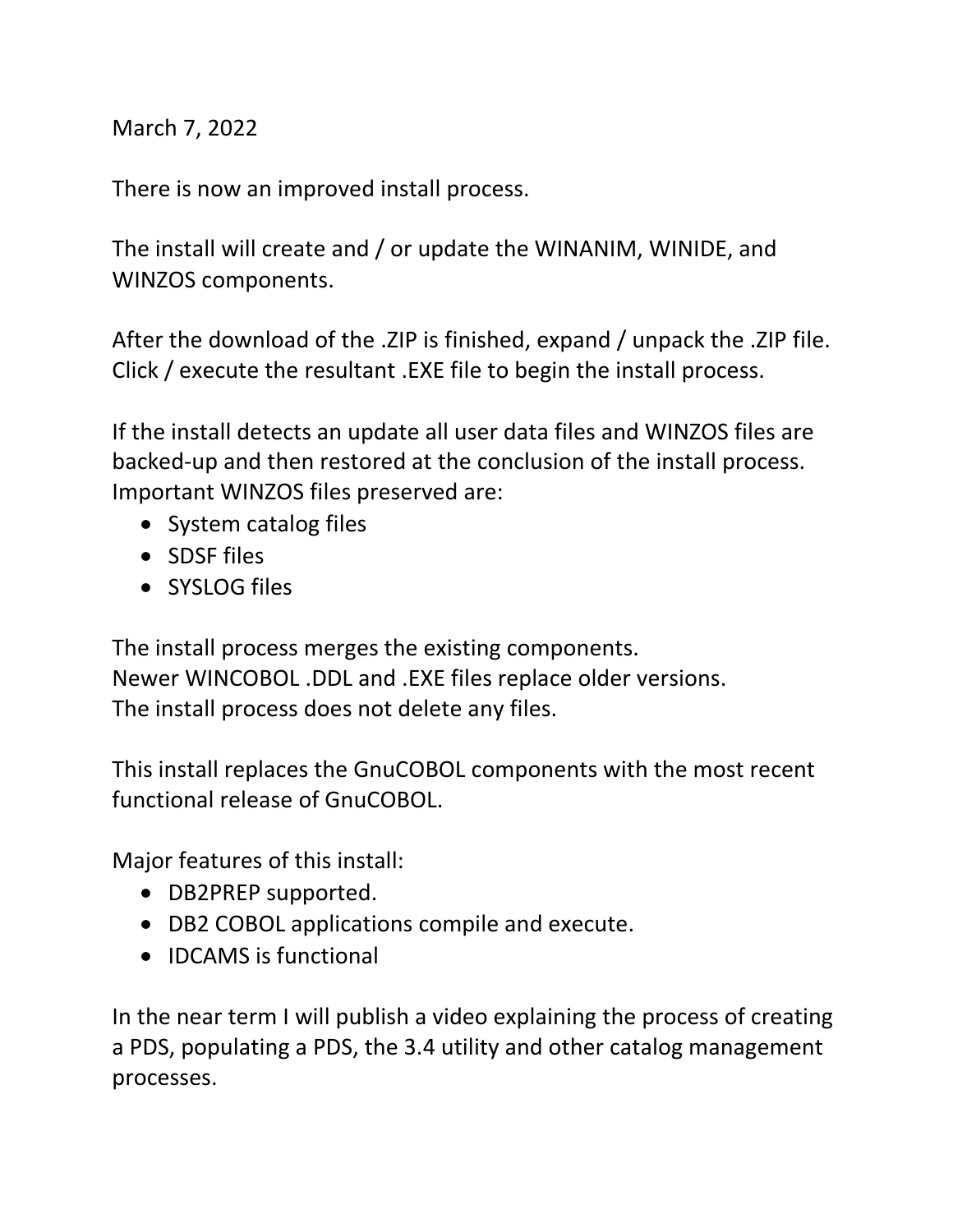## **Db2 Confidence Testing.**

Compile EXAMPLES.Z.CNTL(ZLOADSQL)

A non-zero return code indicates that WINZOS could not find the Db2 components.

Proceed as below:

|       | Screen: ZOSPD195                                                          |               |  |                      |                                                                 |  |                    |                                                         | П | $\times$ |  |  |  |  |  |
|-------|---------------------------------------------------------------------------|---------------|--|----------------------|-----------------------------------------------------------------|--|--------------------|---------------------------------------------------------|---|----------|--|--|--|--|--|
|       | <b>PDS SERVICES</b><br>ISREP001------------------------<br>$COMMAND == 5$ |               |  |                      |                                                                 |  |                    |                                                         |   |          |  |  |  |  |  |
|       |                                                                           |               |  |                      |                                                                 |  |                    | ---- UPDATED ---- ---- COMPILED --- PREPROC             |   |          |  |  |  |  |  |
|       | <b>FX NAME</b>                                                            | <b>RENAME</b> |  |                      |                                                                 |  |                    | MODLV CREATED --DATE-- --TIME-- --DATE-- --TIME-- C S D |   |          |  |  |  |  |  |
|       | <b>ARTBATCH</b>                                                           |               |  |                      |                                                                 |  |                    |                                                         |   |          |  |  |  |  |  |
|       | <b>MAKEVSAM</b>                                                           |               |  |                      |                                                                 |  |                    |                                                         |   |          |  |  |  |  |  |
|       | <b>PARMTEST</b>                                                           |               |  |                      | 1 22/02/14 -------- -------- 22/03/01 23:26:02                  |  |                    |                                                         |   |          |  |  |  |  |  |
|       | <b>READVSAM</b>                                                           |               |  |                      | 1 22/02/16 -------- -------- -------- ----                      |  |                    |                                                         |   |          |  |  |  |  |  |
|       | <b>TESTVSAM</b>                                                           |               |  |                      | 1 21/08/09 -------- -------- -------- --------                  |  |                    |                                                         |   |          |  |  |  |  |  |
|       |                                                                           |               |  |                      | ZLOADSQL RC=0008 1 22/01/22 -------- -------- 22/03/01 12:06:36 |  |                    |                                                         |   |          |  |  |  |  |  |
|       | <b>ZMSFTSQL</b>                                                           |               |  | $122/01/23$ -------- |                                                                 |  | ------------------ |                                                         |   |          |  |  |  |  |  |
|       | <b>ZTESTSQL</b>                                                           |               |  |                      | 1 22/01/31 -------- -------- 22/03/01 23:25:13                  |  |                    |                                                         |   |          |  |  |  |  |  |
|       | **END**                                                                   |               |  |                      |                                                                 |  |                    |                                                         |   |          |  |  |  |  |  |
|       |                                                                           |               |  |                      |                                                                 |  |                    |                                                         |   |          |  |  |  |  |  |
|       |                                                                           |               |  |                      |                                                                 |  |                    |                                                         |   |          |  |  |  |  |  |
|       |                                                                           |               |  |                      |                                                                 |  |                    |                                                         |   |          |  |  |  |  |  |
|       |                                                                           |               |  |                      |                                                                 |  |                    |                                                         |   |          |  |  |  |  |  |
|       |                                                                           |               |  |                      |                                                                 |  |                    |                                                         |   |          |  |  |  |  |  |
|       |                                                                           |               |  |                      |                                                                 |  |                    |                                                         |   |          |  |  |  |  |  |
|       |                                                                           |               |  |                      |                                                                 |  |                    |                                                         |   |          |  |  |  |  |  |
|       |                                                                           |               |  |                      |                                                                 |  |                    |                                                         |   |          |  |  |  |  |  |
|       |                                                                           |               |  |                      |                                                                 |  |                    |                                                         |   |          |  |  |  |  |  |
|       |                                                                           |               |  |                      |                                                                 |  |                    |                                                         |   |          |  |  |  |  |  |
|       |                                                                           |               |  |                      |                                                                 |  |                    |                                                         |   |          |  |  |  |  |  |
| Ready |                                                                           |               |  |                      |                                                                 |  |                    |                                                         |   |          |  |  |  |  |  |

From a CMD.EXE window, type **DB2LEVEL** – Press Enter

DB2 returns the location of the installed DB2 components:

DB21085I This instance or install (instance name, where applicable: "DB2") …

Product is installed at **"C:\PROGRA~2\IBM\SQLLIB"** with DB2 Copy…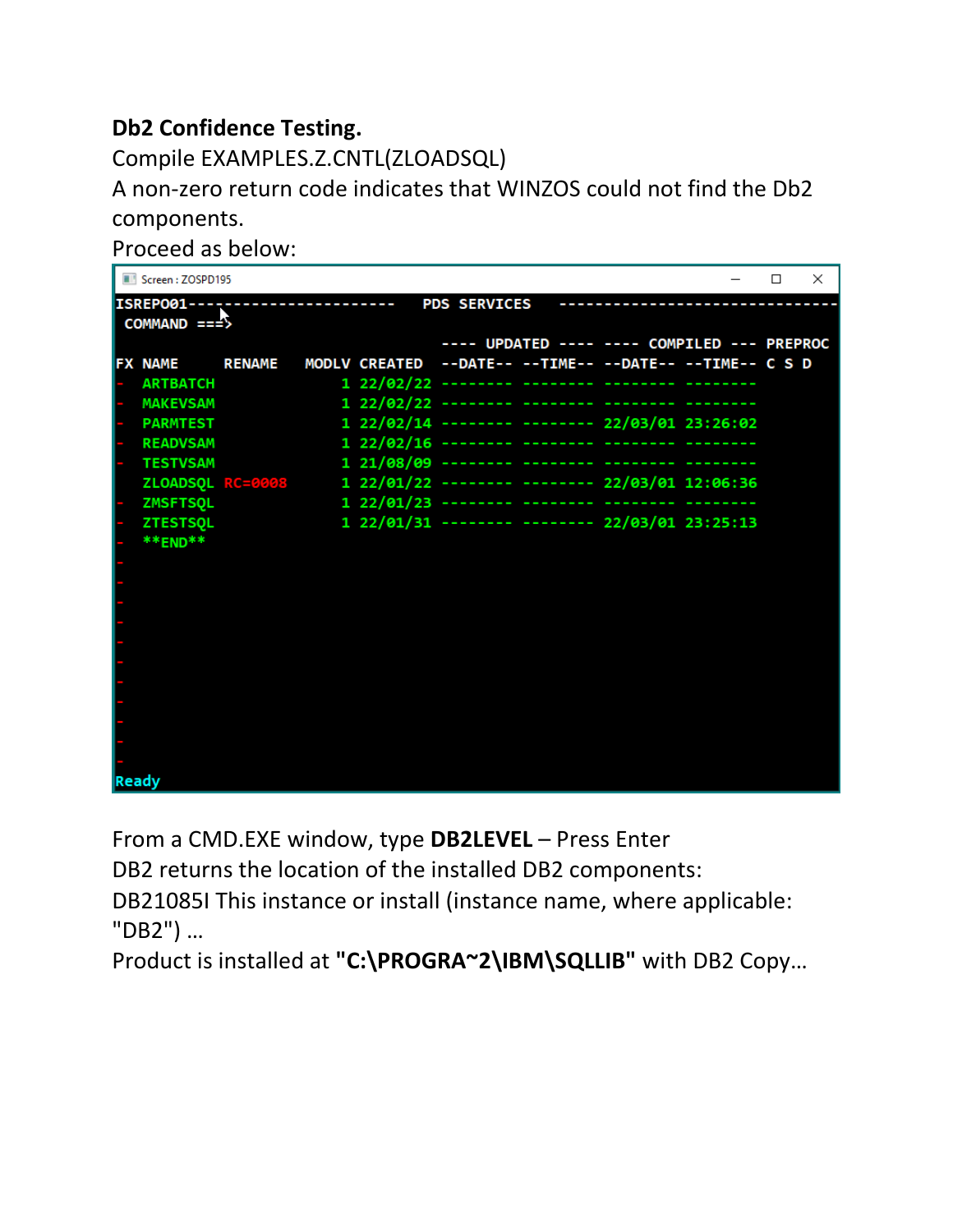## The Db2 compile logic is stored in \WINZOS\ZOSPOOLP Start File Explorer – Navigate to \WINZOS\ZOSPOOLP



Right click on DB2EXTFH.BAT - Select Edit – Locate the highlighted lines. -fstatic-call ^

-fno-gen-c-decl-static-call ^

-IC:\PROGRA~1\IBM\SQLLIB\include\cobol\_mf^

-A "-v -I **C:\progra~1**\ibm\sqllib\include -include sqlaprep.h" ^

```
-Q "C:\PROGRA~1\IBM\SQLLIB\BIN\db2agapi.dll" -v
```
Change the bold text above to reflect the primary directory of Db2. DB2LEVEL reported: Db2 is installed at **"C:\PROGRA~2**\IBM\SQLLIB**"** Copy / Paste the DB2LEVEL location into the .BAT file. Save the update.

The odd directory name is because Db2 or the GnuCOBOL run time cannot recognize embedded spaces in a directory name. Windows provides for a "short form" directory name. Hence PROGRA~1 is the short form for \PROGRAM FILES\

Db2 could be installed with other than thee IBM default. DB2LEVEL will accurately report where Db2 is installed